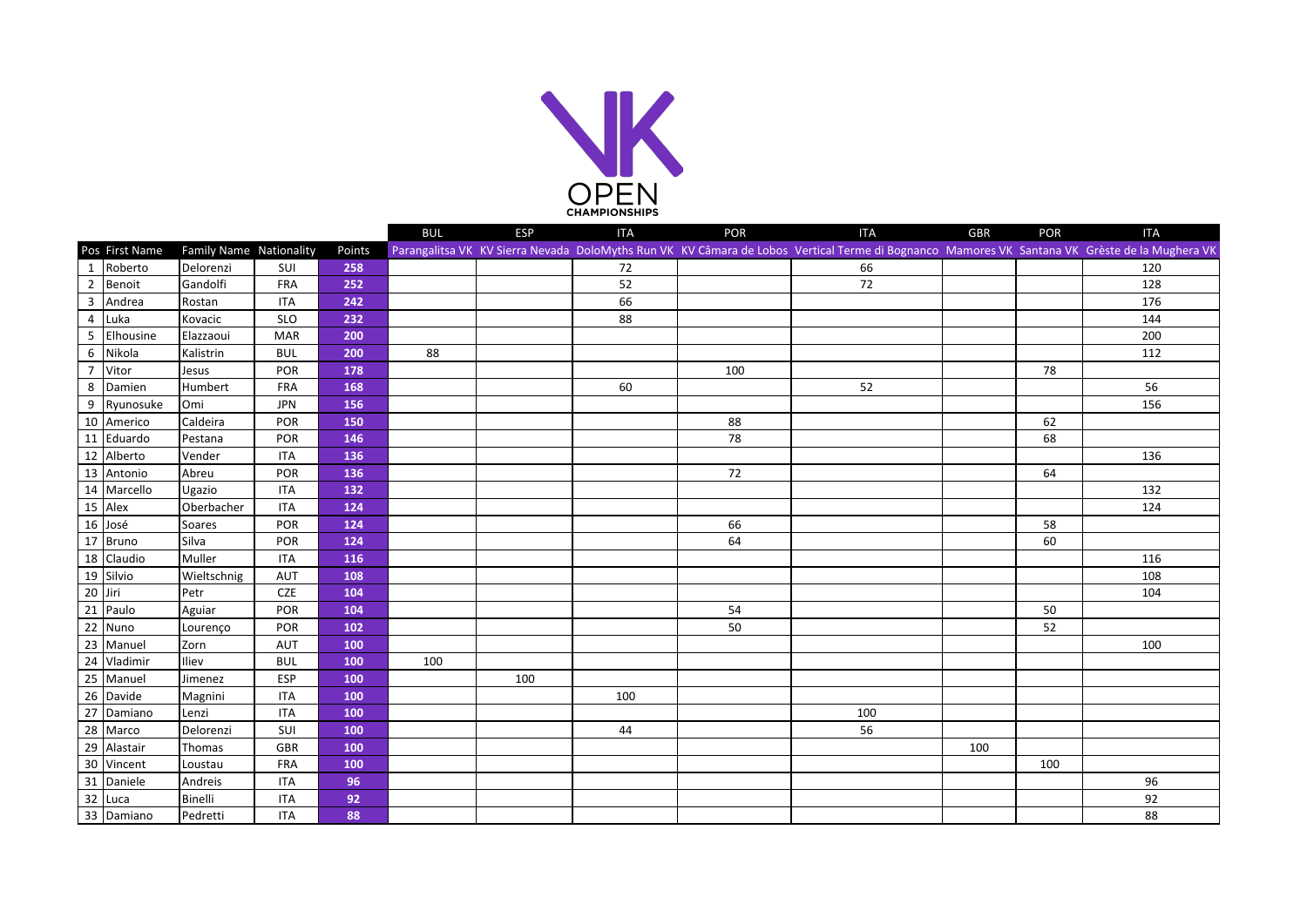|        | 34 Daniel                | Sanz        | ESP        | 88       |        | 88 |    |    |    |    |    |    |
|--------|--------------------------|-------------|------------|----------|--------|----|----|----|----|----|----|----|
|        | 35 Werner                | Marti       | SUI        | 88       |        |    |    |    | 88 |    |    |    |
|        | 36 Jacek                 | Cieluszecki | GBR        | 88       |        |    |    |    |    | 88 |    |    |
|        | 37 Torstein              | Tengsareid  | <b>NOR</b> | 88       |        |    |    |    |    |    | 88 |    |
|        | 38 Pietro                | Festini     | <b>ITA</b> | 84       |        |    |    |    |    |    |    | 84 |
|        | 39 Stefan                | Wernig      | AUT        | 80       |        |    |    |    |    |    |    | 80 |
|        | 40 Kiril                 | Nikolov     | <b>BUL</b> | 78       | $78\,$ |    |    |    |    |    |    |    |
|        | 41 Alvaro                | Gomez       | <b>ESP</b> | 78       |        | 78 |    |    |    |    |    |    |
|        | 42 Tiziano               | Moia        | <b>ITA</b> | 78       |        |    | 78 |    |    |    |    |    |
|        | 43 Pere                  | Rullan      | ESP        | 78       |        |    |    |    | 78 |    |    |    |
|        | 44 Tom                   | Smith       | GBR        | 78       |        |    |    |    |    | 78 |    |    |
|        | 45 Martin                | Zhor        | CZE        | 76       |        |    |    |    |    |    |    | 76 |
|        | 46 Kaito                 | Kobayashi   | <b>JPN</b> | $\bf 72$ |        |    |    |    |    |    |    | 72 |
|        | 47 Petko                 | Stefanov    | <b>BUL</b> | $72$     | $72\,$ |    |    |    |    |    |    |    |
|        | 48 Albert                | Ferrer      | ESP        | $72$     |        | 72 |    |    |    |    |    |    |
|        | 49 Richard               | Smith       | GBR        | $\bf 72$ |        |    |    |    |    | 72 |    |    |
|        | 50 Tomasz                | Nosal       | POL        | $72$     |        |    |    |    |    |    | 72 |    |
|        | 51 Stefano               | Venturato   | <b>ITA</b> | 68       |        |    |    |    |    |    |    | 68 |
|        | 52 Zdravko               | Krastev     | <b>BUL</b> | 68       | 68     |    |    |    |    |    |    |    |
|        | 53 Mikel                 | Beunza      | ESP        | 68       |        | 68 |    |    |    |    |    |    |
|        | 54 Armin                 | Larch       | <b>ITA</b> | 68       |        |    | 68 |    |    |    |    |    |
|        | 55 José                  | Santos      | POR        | 68       |        |    |    | 68 |    |    |    |    |
| 56 lu  |                          | Net Puig    | ESP        | 68       |        |    |    |    | 68 |    |    |    |
|        | 57 Jake                  | Collier     | GBR        | 68       |        |    |    |    |    | 68 |    |    |
| 58 Ivo |                          | Andreev     | <b>BUL</b> | 66       | 66     |    |    |    |    |    |    |    |
|        | 59 Santiago              | Navarro     | ESP        | 66       |        | 66 |    |    |    |    |    |    |
|        | 60 Arnau                 | Cases       | ESP        | 66       |        |    |    |    | 66 |    |    |    |
|        | 61 Will                  | Normand     | GBR        | 66       |        |    |    |    |    | 66 |    |    |
|        | 62 Anthony               | Boucard     | FRA        | 66       |        |    |    |    |    |    | 66 |    |
|        | 63 Nicola                | Pais        | <b>ITA</b> | 64       |        |    |    |    |    |    |    | 64 |
|        | 64 Momchil               | Naidenov    | <b>BUL</b> | 64       | 64     |    |    |    |    |    |    |    |
|        | 65 Ignacio               | Moron       | ESP        | 64       |        | 64 |    |    |    |    |    |    |
|        | 66 Andrea                | Prandi      | <b>ITA</b> | 64       |        |    | 64 |    |    |    |    |    |
|        | 67 Daniel                | Antonioli   | <b>ITA</b> | 64       |        |    |    |    | 64 |    |    |    |
|        | 68 Steve                 | Holmes      | GBR        | 64       |        |    |    |    |    | 64 |    |    |
|        | 69 Dimitar               | Rusev       | <b>BUL</b> | 62       | 62     |    |    |    |    |    |    |    |
|        | 70 José Maria            | Martin      | <b>ESP</b> | 62       |        | 62 |    |    |    |    |    |    |
|        | 71 Hannes                | Perkmann    | <b>ITA</b> | 62       |        |    | 62 |    |    |    |    |    |
|        | 72 José                  | Vieira      | POR        | 62       |        |    |    | 62 |    |    |    |    |
|        | 73 Peter                 | Bettioli    | <b>ITA</b> | 62       |        |    |    |    | 62 |    |    |    |
|        | 74 Graham                | Johnston    | GBR        | 62       |        |    |    |    |    | 62 |    |    |
|        | 75 Gabriele              | Leonardi    | <b>ITA</b> | 60       |        |    |    |    |    |    |    | 60 |
|        | 76 Ognyan                | Dimitrov    | <b>BUL</b> | 60       | 60     |    |    |    |    |    |    |    |
|        | 77 Miguel Angel Trujillo |             | <b>ESP</b> | 60       |        | 60 |    |    |    |    |    |    |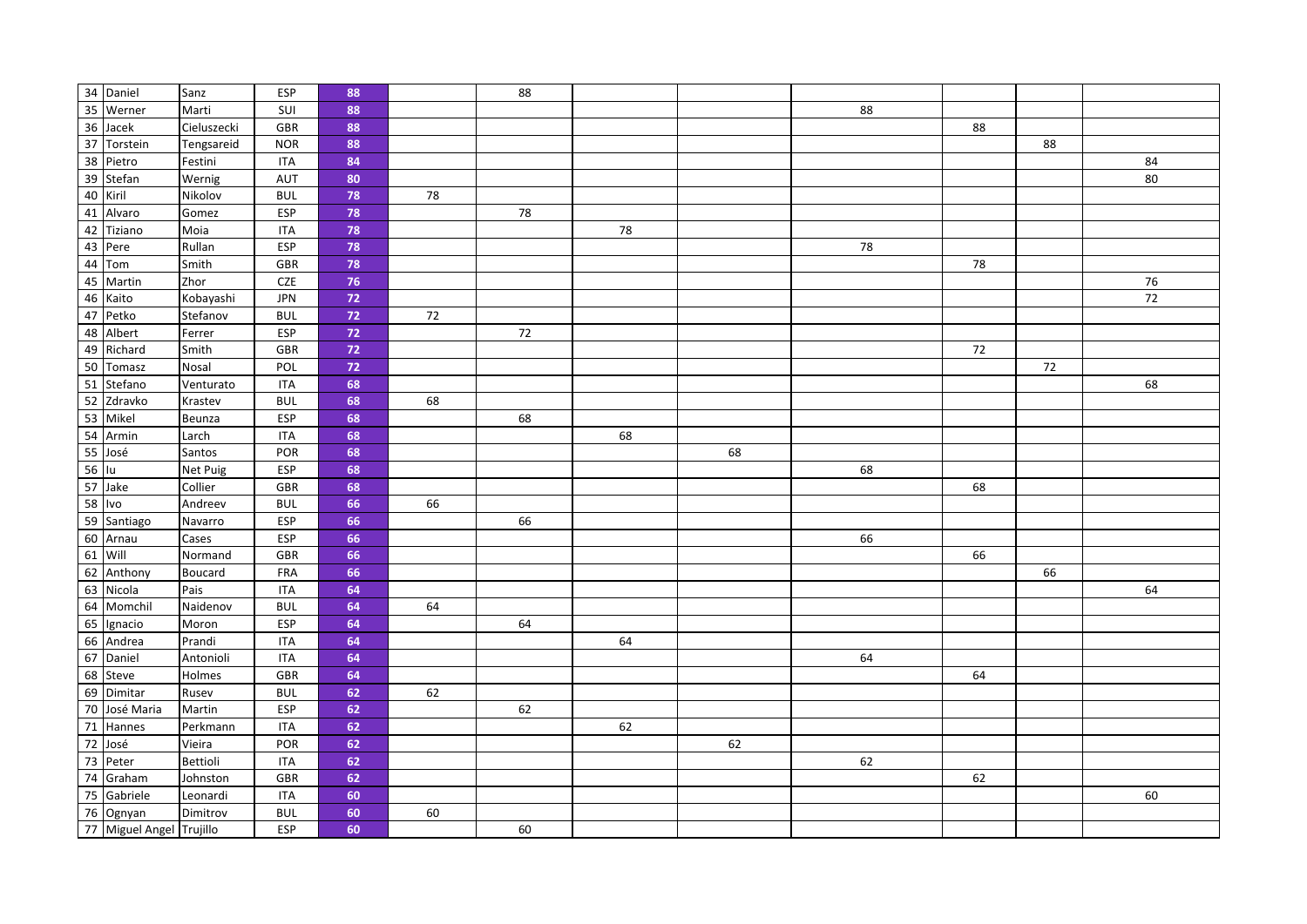|        | 78 Gonçalo      | Dantas     | POR        | 60 |    |    |    | 60 |    |    |    |    |
|--------|-----------------|------------|------------|----|----|----|----|----|----|----|----|----|
| 79 Jan |                 | Castillo   | ESP        | 60 |    |    |    |    | 60 |    |    |    |
|        | 80 Littledave   | Cumins     | GBR        | 60 |    |    |    |    |    | 60 |    |    |
|        | 81 Kamen        | Nedkov     | <b>BUL</b> | 58 | 58 |    |    |    |    |    |    |    |
|        | 82 Angel        | Accino     | <b>ESP</b> | 58 |    | 58 |    |    |    |    |    |    |
|        | 83 Lorenzo      | Cagnati    | <b>ITA</b> | 58 |    |    | 58 |    |    |    |    |    |
|        | 84 Mauro        | Camara     | POR        | 58 |    |    |    | 58 |    |    |    |    |
|        | 85 Luca         | Ronchi     | <b>ITA</b> | 58 |    |    |    |    | 58 |    |    |    |
|        | 86 Kevin        | du Plessis | GBR        | 58 |    |    |    |    |    | 58 |    |    |
|        | 87 Georgi       | Stefanov   | <b>BUL</b> | 56 | 56 |    |    |    |    |    |    |    |
|        | 88 Antonio      | Herrera    | ESP        | 56 |    | 56 |    |    |    |    |    |    |
|        | 89 Stefan       | Knopf      | GER        | 56 |    |    | 56 |    |    |    |    |    |
|        | 90 Silvio       | Freitas    | POR        | 56 |    |    |    | 56 |    |    |    |    |
|        | 91 Carwyn       | Phillips   | GBR        | 56 |    |    |    |    |    | 56 |    |    |
|        | 92 Gediminas    | Grinius    | LTU        | 56 |    |    |    |    |    |    | 56 |    |
|        | 93 Vasil        | Vasev      | <b>BUL</b> | 54 | 54 |    |    |    |    |    |    |    |
|        | 94 lñigo        | Alzola     | <b>ESP</b> | 54 |    | 54 |    |    |    |    |    |    |
|        | 95 Matteo       | Sostizzo   | <b>ITA</b> | 54 |    |    | 54 |    |    |    |    |    |
|        | 96 Aniol        | Pujiula    | <b>ESP</b> | 54 |    |    |    |    | 54 |    |    |    |
|        | 97 Steve        | Macdonald  | GBR        | 54 |    |    |    |    |    | 54 |    |    |
|        | 98 Tiago        | Aires      | POR        | 54 |    |    |    |    |    |    | 54 |    |
|        | 99 Ewoud        | Laudy      | <b>NED</b> | 52 |    |    |    |    |    |    |    | 52 |
|        | 100 Ivaylo      | Peinov     | <b>BUL</b> | 52 | 52 |    |    |    |    |    |    |    |
|        | 101 Raul        | Ortiz      | <b>ESP</b> | 52 |    | 52 |    |    |    |    |    |    |
|        | 102 Germano     | Oliveira   | POR        | 52 |    |    |    | 52 |    |    |    |    |
|        | 103 Garry       | Rankin     | GBR        | 52 |    |    |    |    |    | 52 |    |    |
|        | 104 Vladimir    | Milushev   | <b>BUL</b> | 50 | 50 |    |    |    |    |    |    |    |
|        | 105 Salvador    | Olivas     | <b>ESP</b> | 50 |    | 50 |    |    |    |    |    |    |
|        | 106 Yoann       | Caillot    | FRA        | 50 |    |    | 50 |    |    |    |    |    |
|        | 107 Isaac       | Barti      | ESP        | 50 |    |    |    |    | 50 |    |    |    |
|        | 108 James       | Thompson   | <b>GBR</b> | 50 |    |    |    |    |    | 50 |    |    |
|        | 109 Markus      | Lindl      | <b>AUT</b> | 48 |    |    |    |    |    |    |    | 48 |
|        | 110 Martin      | Kolev      | <b>BUL</b> | 48 | 48 |    |    |    |    |    |    |    |
|        | 111 Carlos      | Cipres     | <b>ESP</b> | 48 |    | 48 |    |    |    |    |    |    |
|        | 112 David       | Thoni      | <b>ITA</b> | 48 |    |    | 48 |    |    |    |    |    |
|        | 113 João        | Barbosa    | POR        | 48 |    |    |    | 48 |    |    |    |    |
| 114 Iu |                 | Jaume      | <b>ESP</b> | 48 |    |    |    |    | 48 |    |    |    |
|        | 115 Craig       | Houston    | GBR        | 48 |    |    |    |    |    | 48 |    |    |
|        | 116 José        | Gomes      | POR        | 48 |    |    |    |    |    |    | 48 |    |
|        | 117 Mitko       | Mitkov     | <b>BUL</b> | 46 | 46 |    |    |    |    |    |    |    |
|        | 118 Jose Manuel | Zamora     | ESP        | 46 |    | 46 |    |    |    |    |    |    |
|        | 119 Luca        | Tomasoni   | <b>ITA</b> | 46 |    |    | 46 |    |    |    |    |    |
|        | 120 Licinio     | Valente    | POR        | 46 |    |    |    | 46 |    |    |    |    |
|        | 121 Josep       | Morales    | ESP        | 46 |    |    |    |    | 46 |    |    |    |